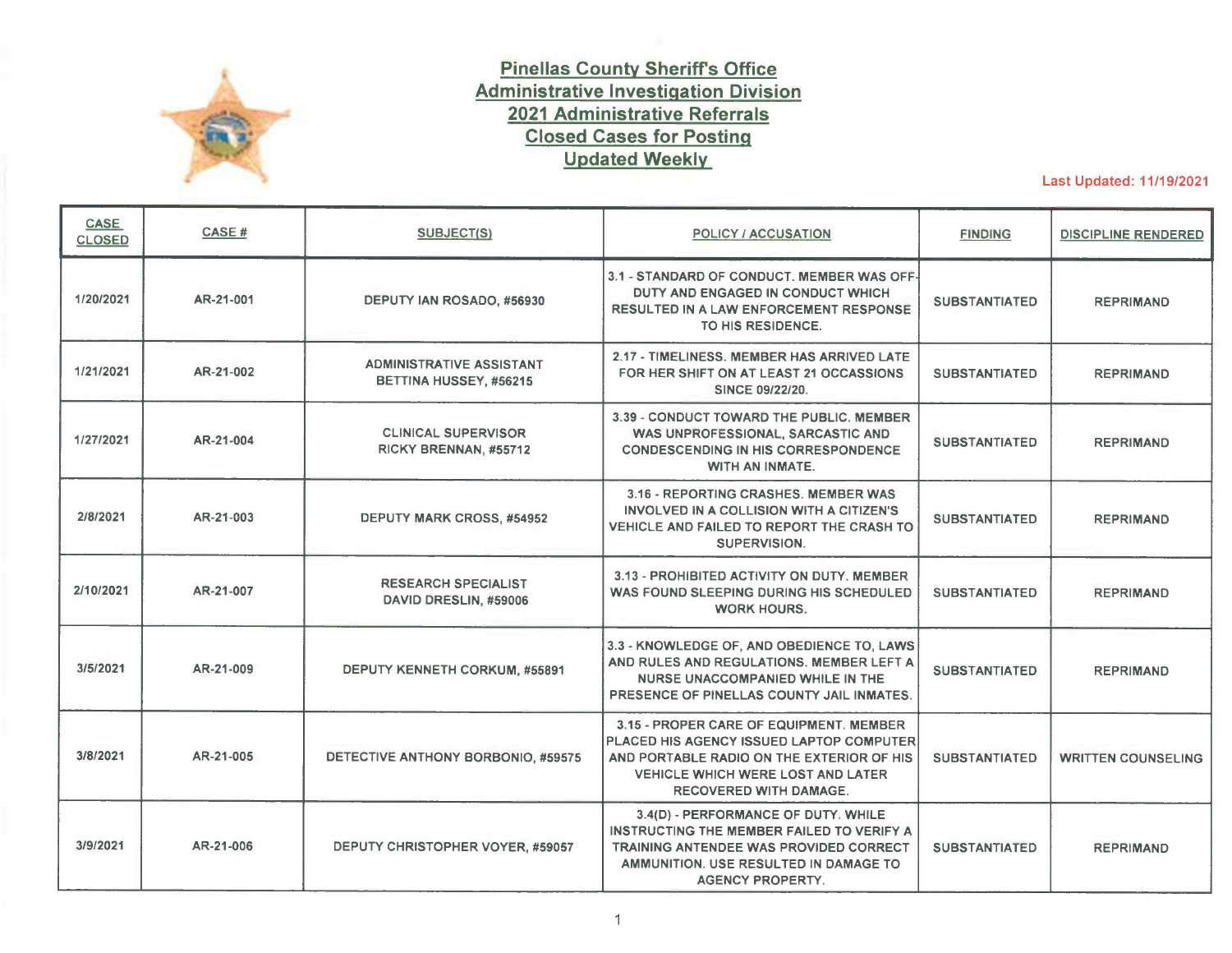| CASE<br><b>CLOSED</b> | CASE#     | SUBJECT(S)                                                                   | <b>POLICY / ACCUSATION</b>                                                                                                                                | <b>FINDING</b>                 | <b>DISCIPLINE RENDERED</b> |
|-----------------------|-----------|------------------------------------------------------------------------------|-----------------------------------------------------------------------------------------------------------------------------------------------------------|--------------------------------|----------------------------|
| 3/9/2021              | AR-21-008 | <b>CHILD PROTECTION INVESTIGATOR</b><br>NICOLE STANLEY, #60105               | 3.4(D) - PERFORMANCE OF DUTY. MEMBER<br><b>FAILED TO COMPLETE CASE RELATED</b><br><b>DOCUMENTATION WITHIN TIMEFRAMES</b><br><b>ESTABLISHED BY POLICY.</b> | <b>SUBSTANTIATED</b>           | <b>REPRIMAND</b>           |
| 3/12/2021             | AR-21-010 | <b>FAMILY SUPPORT SERVICES WORKER DEANNA</b><br><b>HOBSON, #60178</b>        | 3.3 - KNOWLEDGE OF, AND OBEDIENCE TO, LAWS<br>AND RULES AND REGULATIONS. MEMBER<br><b>CONDUCTED AN UNAUTHORIZED COMPUTER</b><br>INQUIRY.                  | <b>SUBSTANTIATED</b>           | <b>WRITTEN COUNSELING</b>  |
| 3/15/2021             | AR-21-016 | <b>CORPORAL GILBERTO PEREZ, #57156</b>                                       | 3.3 - KNOWLEDGE OF, AND OBEDIENCE TO, LAWS<br>AND RULES AND REGULATIONS. MEMBER<br>ACCIDENTALLY DISCHARGED HIS ELECTRONIC<br><b>CONTROL WEAPON.</b>       | <b>SUBSTANTIATED</b>           | <b>WRITTEN COUNSELING</b>  |
| 3/22/2021             | AR-21-015 | DEPUTY JOSEPH ROBINSON, #58520                                               | 2.17 - TIMELINESS, MEMBER HAS ARRIVED LATE<br>FOR HIS SHIFT ON SIX OCCASIONS SINCE 10/15/20                                                               | $\sim$<br><b>SUBSTANTIATED</b> | <b>REPRIMAND</b>           |
| 3/25/2021             | AR-21-014 | DEPUTY JAMES WILHELM, #56466                                                 | 3.3 - KNOWLEDGE OF, AND OBEDIENCE TO, LAWS<br>AND RULES AND REGULATIONS. MEMBER<br>ACCIDENTALLY DISCHARGED HIS ELECTRONIC<br><b>CONTROL WEAPON.</b>       | <b>SUBSTANTIATED</b>           | <b>WRITTEN COUNSELING</b>  |
| 3/26/2021             | AR-21-013 | <b>LICENSED PRACTICAL NURSE</b><br>JANIS MCKIEL, #59672                      | 3.4(D) - PERFORMANCE OF DUTY. MEMBER<br><b>FAILED TO RESPOND TO AN INMATE MEDICAL</b><br><b>COMPLAINT REPORTED BY A DETENTION</b><br>DEPUTY.              | <b>SUBSTANTIATED</b>           | <b>REPRIMAND</b>           |
| 3/29/2021             | AR-21-017 | <b>CORPORAL SHAWN BRINSON, #58505</b><br><b>DEPUTY EUGENE SNITKO, #58643</b> | 3.31(D) - FAILING TO SUBMIT PROPERLY WRITTEN<br><b>REPORTS. MEMBERS FAILED TO DOCUMENT</b><br>THEIR INVOLVEMENT IN AN INCIDENT WITH AN<br><b>INMATE.</b>  | <b>SUBSTANTIATED</b>           | <b>REPRIMAND</b>           |
| 3/31/2021             | AR-21-018 | DETECTIVE DENNIS CURTIN, #58373                                              | 3.15 - PROPER CARE OF EQUIPMENT. MEMBER<br>LOST HIS AGENCY ISSUED ELECTRONIC<br><b>CONTROL WEAPON.</b>                                                    | <b>SUBSTANTIATED</b>           | <b>WRITTEN COUNSELING</b>  |
| 4/1/2021              | AR-21-012 | <b>LICENSED PRACTICAL NURSE</b><br>REGINALD JOSEPH, #58131                   | 3.4(D) - PERFORMANCE OF DUTY. MEMBER<br><b>FAILED TO FOLLOW ESTABLISHED PROCEDURES</b><br>WHILE ADDRESSING A PATIENT'S MEDICAL<br><b>COMPLAINT.</b>       | <b>SUBSTANTIATED</b>           | <b>WRITTEN COUNSELING</b>  |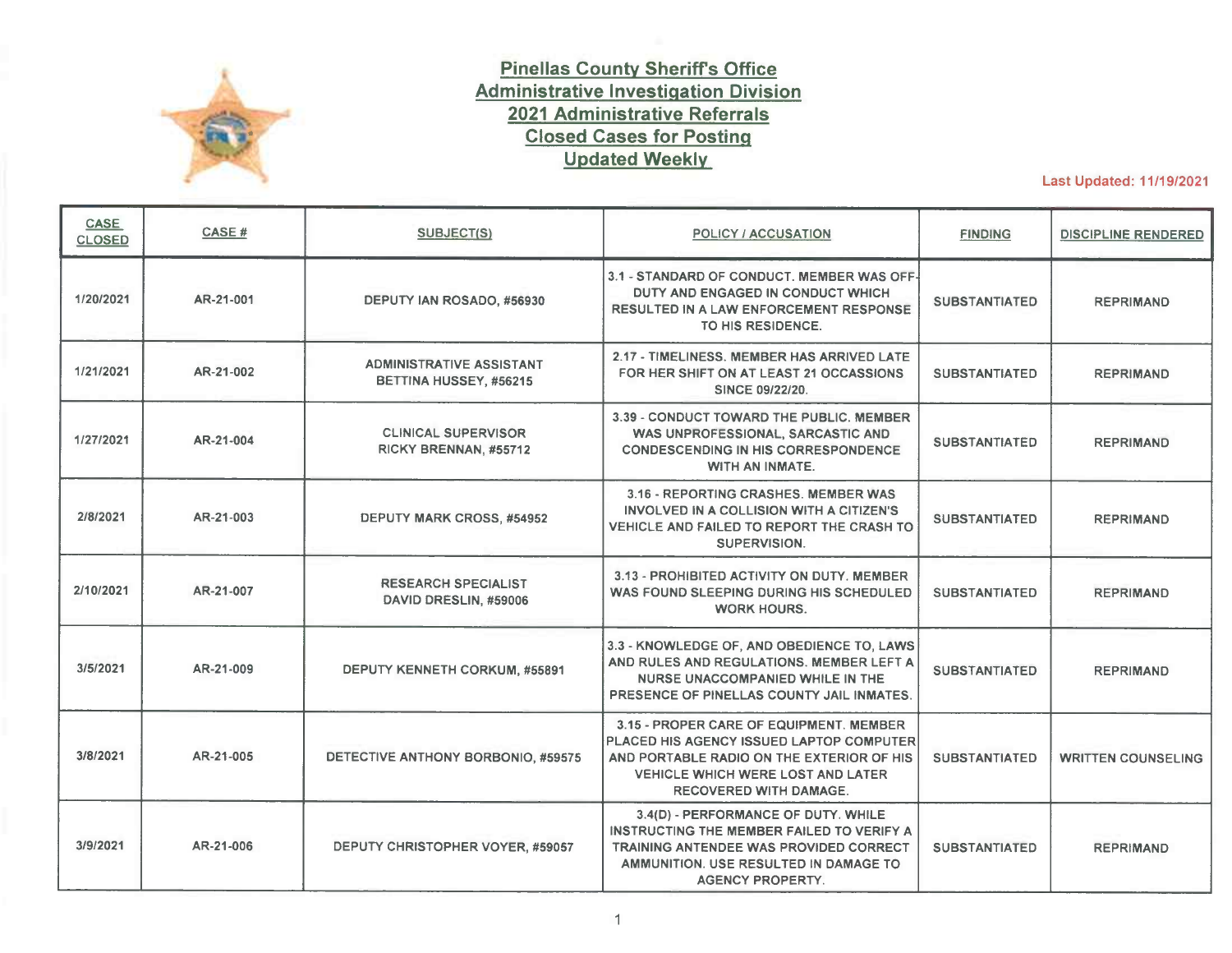| <b>CASE</b><br><b>CLOSED</b> | CASE#     | SUBJECT(S)                                                                    | POLICY / ACCUSATION                                                                                                                                                                        | <b>FINDING</b>       | <b>DISCIPLINE RENDERED</b> |
|------------------------------|-----------|-------------------------------------------------------------------------------|--------------------------------------------------------------------------------------------------------------------------------------------------------------------------------------------|----------------------|----------------------------|
| 4/29/2021                    | AR-21-023 | <b>CORPORAL THOMAS CASSIDY, #58636</b><br>DEPUTY HUNTER STOUT, #60156         | 3.4(D) - PERFORMANCE OF DUTY. MEMBERS DID<br>NOT AUTHOR A WRITTEN REPORT OR NOTIFY<br>CHAIN OF COMMAND OF INMATE FIGHT.                                                                    | <b>SUBSTANTIATED</b> | <b>REPRIMAND</b>           |
| 5/3/2021                     | AR-21-019 | <b>LICENSED PRACTICAL NURSE</b><br>ALANNA SPINACI, #60378                     | 3.39 - CONDUCT TOWARD THE PUBLIC. MEMBER<br>ENGAGED IN A VERBAL ARGUMENT WITH AN<br>INMATE AND CALLED THE INMATE A PROFANE<br>NAME.                                                        | <b>SUBSTANTIATED</b> | <b>WRITTEN COUNSELING</b>  |
| 5/3/2021                     | AR-21-022 | DEPUTY HERBERT PORRATA, #60304                                                | 3.3 - KNOWLEDGE OF, AND OBEDIENCE TO, LAWS<br>AND RULES AND REGULATIONS. MEMBER<br>ACCIDENTALLY DISCHARGED HIS ELECTRONIC<br><b>CONTROL WEAPON.</b>                                        | <b>SUBSTANTIATED</b> | <b>WRITTEN COUNSELING</b>  |
| 5/13/2021                    | AR-21-011 | <b>LICENSED PRACTICAL NURSE</b><br>JANE DESANTO, #56255                       | 3.4(D) - PERFORMANCE OF DUTY. MEMBER<br>ALLOWED AN INMATE COMPLAINANING OF A<br><b>MEDICAL CONCERN TO REMAIN IN THEIR</b><br><b>CURRENT HOUSING.</b>                                       | <b>SUBSTANTIATED</b> | <b>WRITTEN COUNSELING</b>  |
| 5/14/2021                    | AR-21-020 | SERGEANT JAMES ARNTZ, #55450                                                  | 3.31(F) - FAILURE TO PROPERLY SUPERVISE.<br>MEMBER FAILED TO PROPERLY SUPERVISE A<br>SUBORDINATE MEMBER WHO ENGAGED IN THE<br>PURSUIT OF A VEHICLE.                                        | <b>SUBSTANTIATED</b> | <b>REPRIMAND</b>           |
| 5/17/2021                    | AR-21-025 | <b>DEPUTY CARLOS PURCHADES, #60154</b>                                        | 3.15 - PROPER CARE OF EQUIPMENT. MEMBER<br><b>FAILED TO SECURE HIS PERSONALLY OWNED</b><br>VEHICLE, RESULTING IN THE THEFT OF HIS<br><b>AGENCY CREDENTIALS.</b>                            | <b>SUBSTANTIATED</b> | <b>WRITTEN COUNSELING</b>  |
| 5/25/2021                    | AR-21-021 | <b>DEPUTY JONATHAN MCMANIS, #56128</b>                                        | 3.1 - STANDARD OF CONDUCT. MEMBER MADE<br><b>INAPPROPRIATE COMMENTS WHILE ATTENDING</b><br><b>TRAINING.</b>                                                                                | <b>SUBSTANTIATED</b> | <b>REPRIMAND</b>           |
| 6/1/2021                     | AR-21-028 | <b>SERGEANT JAMES BRUECHNER, #54400</b>                                       | 3.31(F) - FAILURE TO PROPERLY SUPERVISE.<br>MEMBER FAILED TO PROPERLY SUPERVISE A<br>SUBORDINATE MEMBER, WHICH RESULTED IN A<br><b>CRIMINAL INVESTIGATION BEING HANDLED</b><br>IMPROPERLY. | <b>SUBSTANTIATED</b> | <b>REPRIMAND</b>           |
| 6/2/2021                     | AR-21-029 | <b>JUVENILE ELECTRONIC MONITORING</b><br><b>SPECIALIST PAUL HICKS, #56223</b> | 3.4(D) - PERFORMANCE OF DUTY. MEMBER WAS<br>SARCASTIC AND DEFIANT TOWARD AN<br>ASSISTANT STATE ATTORNEY DURING TRIAL<br><b>PREPARATIONS.</b>                                               | <b>SUBSTANTIATED</b> | <b>WRITTEN COUNSELING</b>  |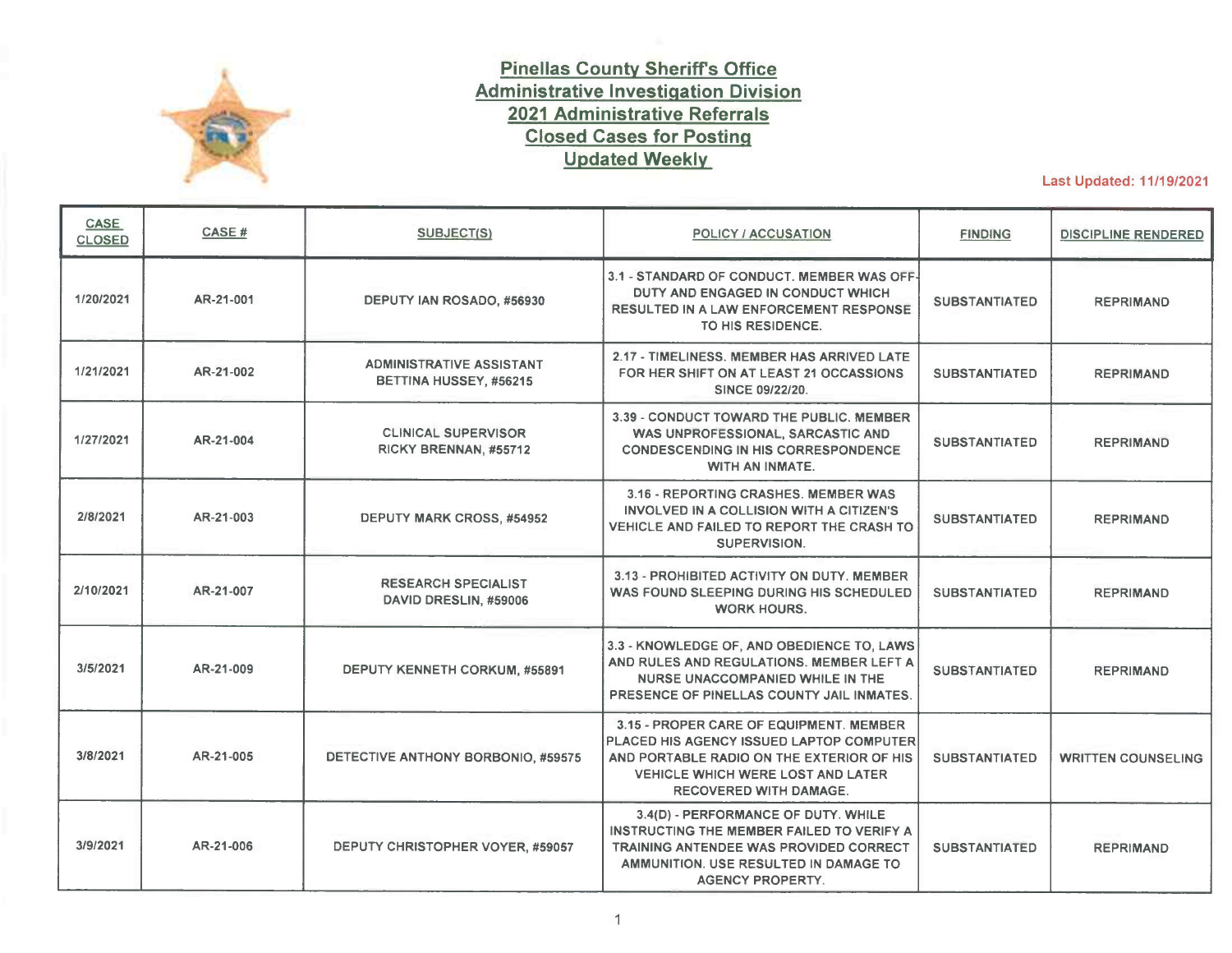| CASE<br><b>CLOSED</b> | CASE#     | <b>SUBJECT(S)</b>                                                          | <b>POLICY / ACCUSATION</b>                                                                                                                                      | <b>FINDING</b>       | <b>DISCIPLINE RENDERED</b> |
|-----------------------|-----------|----------------------------------------------------------------------------|-----------------------------------------------------------------------------------------------------------------------------------------------------------------|----------------------|----------------------------|
| 6/2/2021              | AR-21-030 | <b>CORPORAL KEVIN FEY, #58326</b>                                          | 3.3 - KNOWLEDGE OF, AND OBEDIENCE TO, LAWS<br>AND RULES AND REGULATIONS. MEMBER<br><b>ACCIDENTALLY DISCHARGED HIS ELECTRONIC</b><br><b>CONTROL WEAPON.</b>      | <b>SUBSTANTIATED</b> | <b>WRITTEN COUNSELING</b>  |
| 6/4/2021              | AR-21-024 | <b>DEPUTY NICHOLAS VEGA, #59647</b>                                        | 3.15 - PROPER CARE OF EQUIPMENT. MEMBER<br>LEFT HIS AGENCY ISSUED RIFLE UNSECURED IN<br>THE PASSENGER COMPARTMENT OF HIS<br><b>VEHICLE, WHICH WAS UNLOCKED.</b> | <b>SUBSTANTIATED</b> | <b>REPRIMAND</b>           |
| 6/8/2021              | AR-21-027 | <b>PROBATION SUPERVISOR</b><br><b>DESIREE BRITT-ANDERSON, #57446</b>       | 3.4(D) - PERFORMANCE OF DUTY. MEMBER<br>FAILED TO TAKE FOLLOW-UP ACTION OR NOTIFY<br>HER SUPERVISION OF AN OVERSIGHT ERROR<br>DISCOVERED DURING A CASE AUDIT.   | <b>SUBSTANTIATED</b> | <b>REPRIMAND</b>           |
| 6/1/2021              | AR-21-026 | <b>DEPUTY CLAY SAUNDERS, #55790</b>                                        | 3.19 - CARE, CUSTODY, AND CONTROL OF<br>PROPERTY / EVIDENCE. MEMBER FAILED TO<br>PROPERLY SUBMIT EVIDENCE COLLECTED<br>DURING A VEHICLE BURGLARY INVESTIGATION. | <b>SUBSTANTIATED</b> | <b>WRITTEN COUNSELING</b>  |
| 6/21/2021             | AR-21-031 | DEPUTY BRIAN BEELER, #59216                                                | 3.15 - PROPER CARE OF EQUIPMENT. MEMBER<br>LOST HIS AGENCY CREDENTIALS AND BUILDING<br><b>ACCESS CARD.</b>                                                      | <b>UNFOUNDED</b>     | N/A                        |
| 6/25/2021             | AR-21-033 | <b>DEPUTY CATHERINE FEDELE, #59038</b>                                     | 3.3 - KNOWLEDGE OF, AND OBEDIENCE TO, LAWS<br>AND RULES AND REGULATIONS. MEMBER<br>ACCIDENTALLY DISCHARGED HER ELECTRONIC<br><b>CONTROL WEAPON.</b>             | <b>SUBSTANTIATED</b> | <b>WRITTEN COUNSELING</b>  |
| 6/25/2021             | AR-21-036 | DEPUTY STEPHANIE MANN, #56187                                              | 3.39 - CONDUCT TOWARD THE PUBLIC, MEMBER<br>BEGAN AN UNWANTED, PERSONAL<br><b>CONVERSATION WITH AN INMATE.</b>                                                  | <b>SUBSTANTIATED</b> | <b>REPRIMAND</b>           |
| 6/29/2021             | AR-21-035 | <b>MEDICAL DIRECTOR KEVIN KYLE, #58893</b>                                 | 3.1 - STANDARD OF CONDUCT. MEMBER WAS<br>RUDE AND CONDESCENDING TOWARD AN<br><b>APPLICANT.</b>                                                                  | <b>SUBSTANTIATED</b> | <b>REPRIMAND</b>           |
| 7/7/2021              | AR-21-032 | <b>INMATE RECORDS SPECIALIST III</b><br><b>MARLIN RIVERA-PEREZ, #59262</b> | 3.4(D) - PERFORMANCE OF DUTY. MEMBER<br><b>FAILED TO VERIFY A COURT ORDERED</b><br><b>CUSTODIAN WAS PRESENT PRIOR TO THE</b><br><b>RELEASE OF AN INMATE.</b>    | <b>SUBSTANTIATED</b> | <b>REPRIMAND</b>           |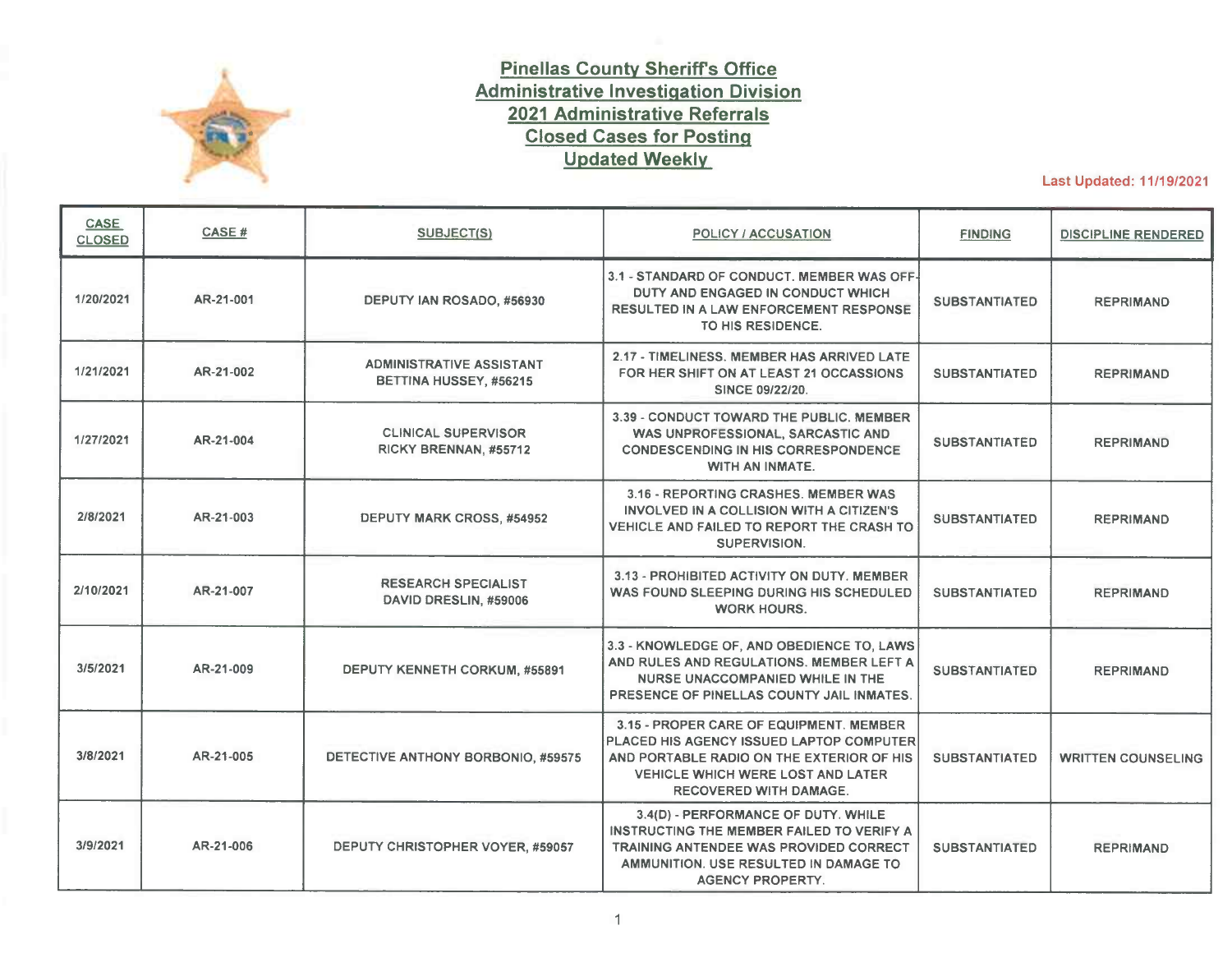| <b>CASE</b><br><b>CLOSED</b> | CASE #    | SUBJECT(S)                                                                                                                                                | <b>POLICY / ACCUSATION</b>                                                                                                                                                                                                                            | <b>FINDING</b>       | <b>DISCIPLINE RENDERED</b> |
|------------------------------|-----------|-----------------------------------------------------------------------------------------------------------------------------------------------------------|-------------------------------------------------------------------------------------------------------------------------------------------------------------------------------------------------------------------------------------------------------|----------------------|----------------------------|
| 7/12/2021                    | AR-21-034 | LIEUTENANT THOMAS MONTGOMERY, #54581<br>LIEUTENANT WILLIAM BYRD, #54118<br><b>SERGEANT CHAD MCINTYRE, #56081</b><br><b>SERGEANT LONNIE REDMON, #56592</b> | 3.31(F) - FAILURE TO PROPERLY SUPERVISE.<br><b>MEMBERS TOOK NO SUPERVISORY ACTION TO</b><br>TERMINATE AN UNAUTHORIZED PURSUIT.                                                                                                                        | <b>SUBSTANTIATED</b> | <b>REPRIMAND X4</b>        |
| 8/2/2021                     | AR-21-038 | <b>CORPORAL SCOTT COLLINS. #55688</b>                                                                                                                     | 3.4(D) - PERFORMANCE OF DUTY. MEMBER<br>ALLOWED A HANDCUFFED JUVENILE TO<br>TEMPORARILY ESCAPE FROM HIS CUSTODY.                                                                                                                                      | <b>SUBSTANTIATED</b> | <b>REPRIMAND</b>           |
| 8/9/2021                     | AR-21-037 | <b>INMATE RECORDS SPECIALIST III</b><br><b>KAREN KUNZ, #57593</b>                                                                                         | 3.4(D) - PERFORMANCE OF DUTY. MEMBER<br><b>FAILED TO TAKE ACTION ON A TELETYPE</b><br>RELEASING AN OUT OF STATE HOLD ON AN<br>INMATE. THE ERROR RESULTED IN A NINE AND A<br>HALF HOUR OVERSTAY.                                                       | <b>SUBSTANTIATED</b> | <b>REPRIMAND</b>           |
| 8/9/2021                     | AR-21-040 | <b>INMATE RECORDS SPECIALIST III</b><br>EDITH PATRICK, #58099                                                                                             | 3.4(D) - PERFORMANCE OF DUTY. MEMBER<br>INACCURATELY COMPLETED THE BOOKING<br><b>VERIFICATION PROCESS ON AN INMATE WHICH</b><br><b>RESULTED IN AN ERRONEOUS RELEASE.</b>                                                                              | <b>SUBSTANTIATED</b> | <b>WRITTEN COUNSELING</b>  |
| 8/9/2021                     | AR-21-045 | DEPUTY JACK SKIPPER, #59173                                                                                                                               | 3.3 - KNOWLEDGE OF, AND OBEDIENCE TO, LAWS<br>AND RULES AND REGULATIONS. MEMBER<br>ACCIDENTALLY DISCHARGED HIS ELECTRONIC<br><b>CONTROL WEAPON.</b>                                                                                                   | <b>SUBSTANTIATED</b> | <b>WRITTEN COUNSELING</b>  |
| 8/10/2021                    | AR-21-041 | <b>INMATE RECORDS SPECIALIST III</b><br><b>ANTOINETTE GUGLIOTA, #54151</b>                                                                                | 3.4(D) - PERFORMANCE OF DUTY. MEMBER<br>FAILED TO RECOGNIZE AN INMATE HAD AN<br>ACTIVE PROBABLE CAUSE AFFIDAVIT FOR THEIR<br>ARREST, WHICH RESULTED IN AN ERRONEOUS<br><b>RELEASE.</b>                                                                | <b>SUBSTANTIATED</b> | <b>REPRIMAND</b>           |
| 8/10/2021                    | AR-21-044 | <b>CLINICAL SUPERVISOR</b><br>VALERIE PHILLIPS, #58451                                                                                                    | 3.4(A) - PERFORMANCE OF DUTY. MEMBER<br>REFUSED TO ASSIST DETENTION AND<br><b>CORRECTIONS STAFF WITH THE BATHING OF AN</b><br>INMATE.                                                                                                                 | <b>SUBSTANTIATED</b> | <b>REPRIMAND</b>           |
| 8/12/2021                    | AR-21-042 | SERGEANT JOHN WAUGH, #55220                                                                                                                               | 3.4(D) - PERFORMANCE OF DUTY. MEMBER<br><b>IMPROPERLY DIRECTED A SUBORDINATE TO</b><br><b>REFER CRIMINAL CHARGES TO THE STATE</b><br>ATTORNEY'S OFFICE IN LIEU OF A PHYSICAL<br>ARREST, AFTER PROBABLE CAUSE HAD BEEN<br>DEVELOPED FOR CHILD NEGLECT. | <b>SUBSTANTIATED</b> | <b>REPRIMAND</b>           |
| 8/27/2021                    | AR-21-047 | DEPUTY LEVI BLAKE, #59881                                                                                                                                 | 3.4(D) - PERFORMANCE OF DUTY. MEMBER<br>FAILED TO APPEAR FOR A VIDEO DEPOSITION<br>FOR WHICH HE WAS SUBPOENAED TO ATTEND.<br><b>ADDITIONALLY, MEMBER AUTHORED SIX</b><br><b>REPORTS WHICH CONTAINED CRITICAL ERRORS.</b>                              | <b>SUBSTANTIATED</b> | <b>WRITTEN COUNSELING</b>  |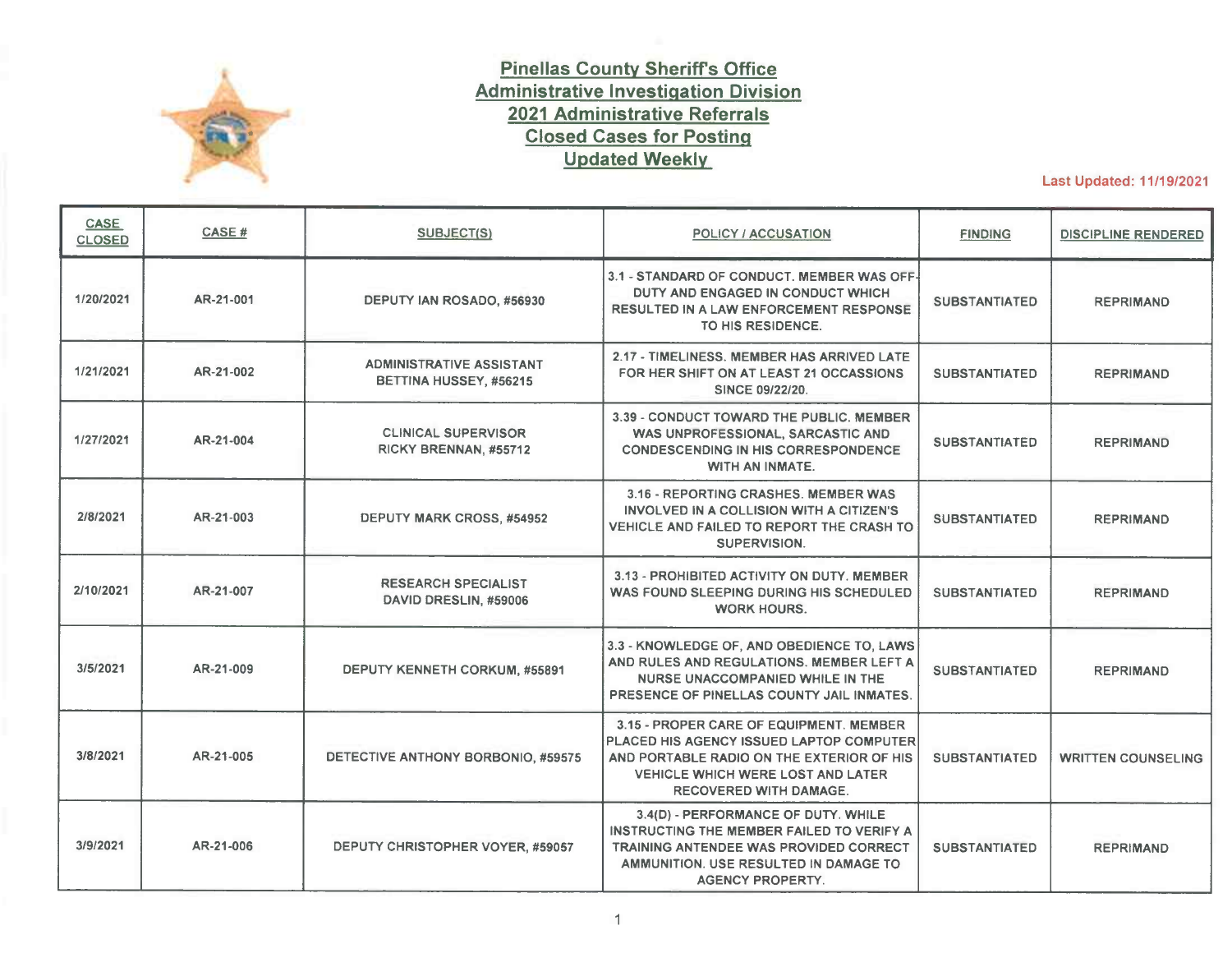| <b>CASE</b><br><b>CLOSED</b> | CASE#     | SUBJECT(S)                                                                 | POLICY / ACCUSATION                                                                                                                                                                                                                 | <b>FINDING</b>       | <b>DISCIPLINE RENDERED</b> |
|------------------------------|-----------|----------------------------------------------------------------------------|-------------------------------------------------------------------------------------------------------------------------------------------------------------------------------------------------------------------------------------|----------------------|----------------------------|
| 8/27/2021                    | AR-21-043 | <b>LIEUTENANT RYAN BUCKLEY, #54125</b>                                     | 3.4(D) - PERFORMANCE OF DUTY. MEMBER<br><b>FAILED TO ADEQUATELY STAFF HIS SHIFT.</b><br>DURING A HOLIDAY WEEKEND.                                                                                                                   | <b>SUBSTANTIATED</b> | <b>REPRIMAND</b>           |
| 9/10/2021                    | AR-21-039 | SERGEANT AARON BELCHER, #57109                                             | 3.15 - PROPER CARE OF EQUIPMENT. MEMBER'S<br>AGENCY CREDENTIALS WERE EITHER LOST OR<br>STOLEN.                                                                                                                                      | <b>SUBSTANTIATED</b> | <b>WRITTEN COUNSELING</b>  |
| 9/13/2021                    | AR-21-048 | <b>FORENSIC SCIENCE SPECIALIST</b><br>LINDA SCIRE, #52760                  | 3.19 - CARE, CUSTODY, AND CONTROL OF<br>PROPERTY / EVIDENCE. MEMBER LOST AN ITEM<br>OF EVIDENCE WHICH WAS PART OF A CRIMINAL<br><b>INVESTIGATION.</b>                                                                               | <b>SUBSTANTIATED</b> | <b>WRITTEN COUNSELING</b>  |
| 10/4/2021                    | AR-21-049 | DEPUTY JASON ELLIS, #57430                                                 | 3.4(D) - PERFORMANCE OF DUTY. MEMBER<br><b>FAILED TO USE APPROPRIATE OFFICER SAFETY</b><br><b>TACTICS WHEN DEALING WITH AN AGGRESSIVE</b><br>AND UNCOOPERATIVE SUSPECT.                                                             | <b>SUBSTANTIATED</b> | <b>WRITTEN COUNSELING</b>  |
| 10/4/2021                    | AR-21-050 | DEPUTY JONATHAN JOYNER, #56971                                             | 3.32 - ABUSE OF SICK TIME. MEMBER CALLED<br>OUT SICK AFTER A REQUEST TO UTILIZE<br><b>VACATION TIME WAS DENIED.</b>                                                                                                                 | <b>SUBSTANTIATED</b> | <b>REPRIMAND</b>           |
| 10/19/2021                   | AR-21-053 | <b>INMATE RECORDS SPECIALIST III</b><br><b>MARLIN RIVERA-PEREZ, #59262</b> | 3.32 - ABUSE OF SICK TIME. MEMBER CALLED<br>OUT SICK AND LATER ADMITTED HER ABSENCE<br>WAS NOT DUE TO AN ILLNESS.                                                                                                                   | <b>SUBSTANTIATED</b> | <b>REPRIMAND</b>           |
| 10/21/2021                   | AR-21-052 | DEPUTY KEVIN PHILLIPS, #55835                                              | 3.4(D) - PERFORMANCE OF DUTY. WHILE<br><b>WORKING IN THE PINELLAS COUNTY JAIL.</b><br>MEMBER LEFT AN ACCESS CONTROL PANEL<br>DOOR OPEN AND UNATTENDED WITH THE KEY<br>INSERTED, WHILE INMATE WORKERS WERE<br>PRESENT AND UNSECURED. | <b>SUBSTANTIATED</b> | <b>REPRIMAND</b>           |